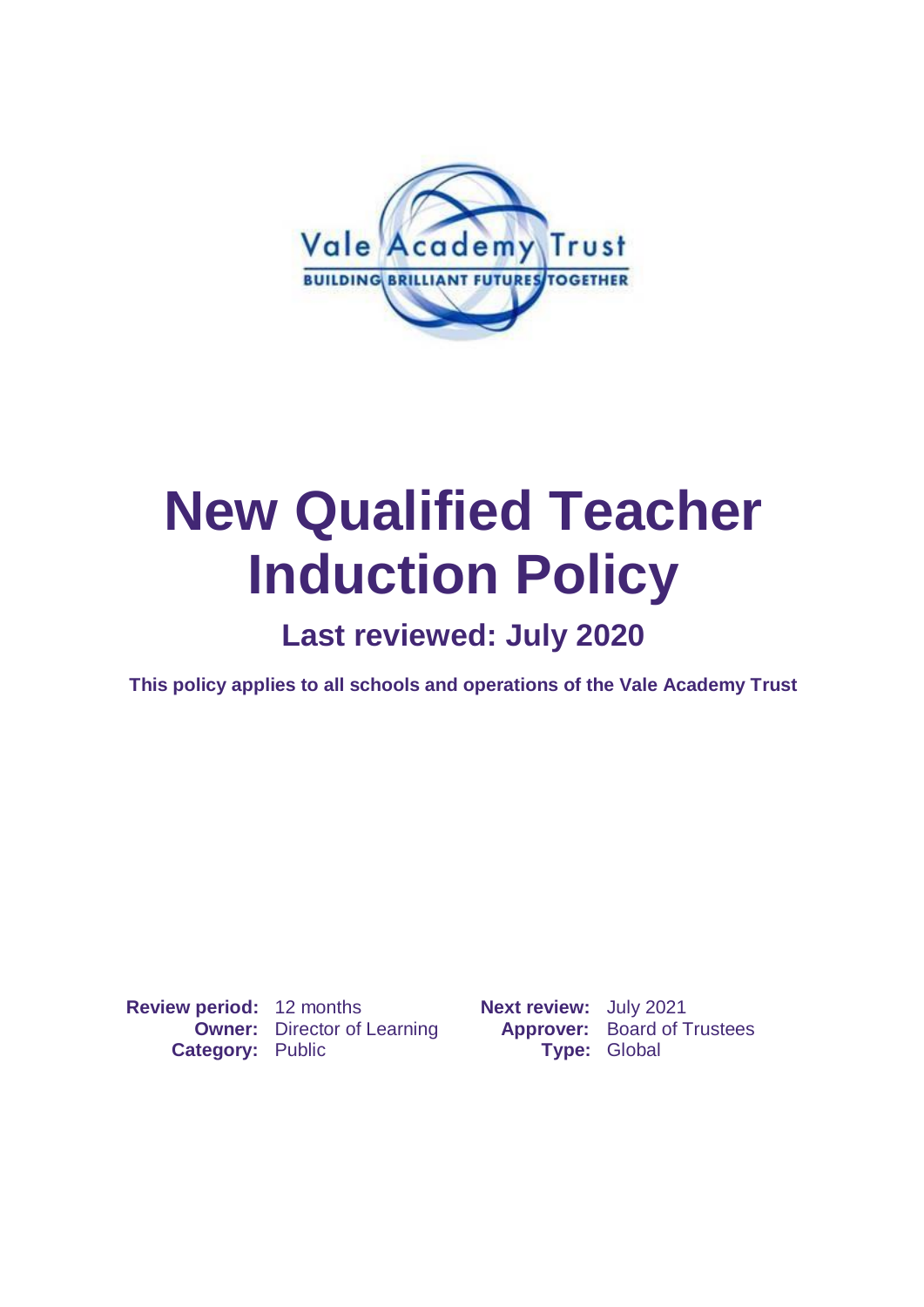## **Contents**

| 2. |      |      |  |
|----|------|------|--|
| 3. |      |      |  |
|    |      |      |  |
| 5. |      |      |  |
| 6. |      |      |  |
|    |      |      |  |
|    |      | 6.2. |  |
|    | 6.3. |      |  |
|    | 6.4. |      |  |
|    | 6.5. |      |  |
| 7. |      |      |  |
| 8. |      |      |  |

## <span id="page-1-0"></span>1. Appropriate Body and relevant standards

In this policy:

The 'Appropriate Body' is the [Oxfordshire Teaching School Alliance \(OTSA\)](https://www.otsa.org.uk/)

The 'relevant standards' refers to the [Teachers' Standards](https://www.gov.uk/government/publications/teachers-standards)

## <span id="page-1-1"></span>2. Legislation and guidance

This policy is based on the Department for Education's statutory guidance [Induction](https://www.gov.uk/government/publications/induction-for-newly-qualified-teachers-nqts) [for Newly Qualified Teachers \(England\)](https://www.gov.uk/government/publications/induction-for-newly-qualified-teachers-nqts) and [The Education \(Induction Arrangements](http://www.legislation.gov.uk/uksi/2012/1115/contents/made) [for School Teachers\) \(England\) Regulations 2012.](http://www.legislation.gov.uk/uksi/2012/1115/contents/made)

## <span id="page-1-2"></span>3. Rationale for policy

All qualified teachers who are employed in a relevant school in England must, by law, have completed an induction period satisfactorily, subject to specified exceptions.

Statutory induction is the bridge between initial teacher training and a career in teaching. It combines a personalised programme of development, support and professional dialogue, with monitoring and an assessment of performance against the relevant standards.

The induction programme in operation at all schools in the Vale Academy Trust ('the Trust') supports each Newly Qualified Teacher ('NQT') to demonstrate that their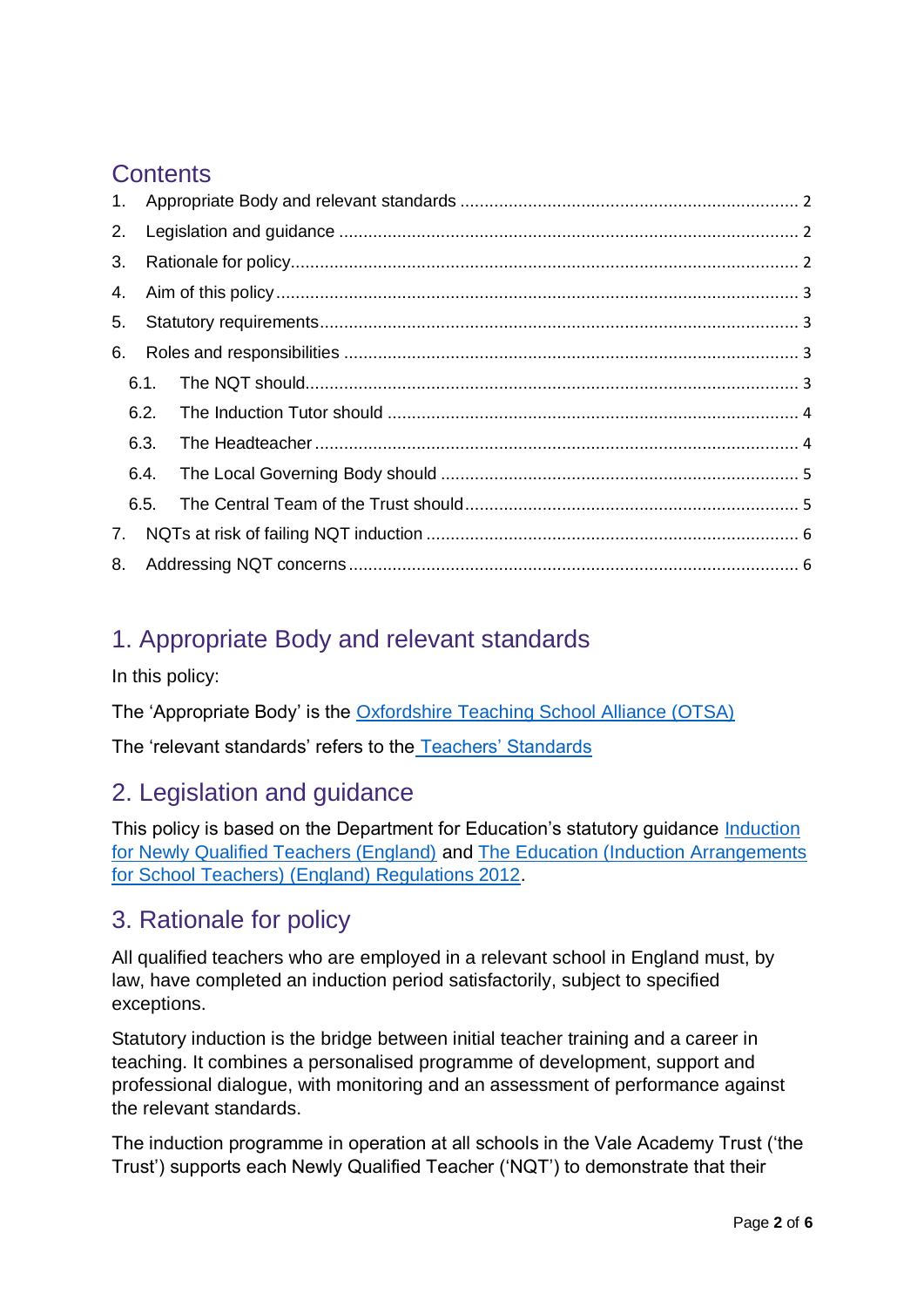performance against the relevant standards is satisfactory by the end of the period and by equipping them with the tools to be an effective and successful teacher. The programme is structured but flexible so that it can respond to individual development needs and provides appropriate guidance, support and training, which will enable each NQT to form a secure foundation for a successful teaching career.

## <span id="page-2-0"></span>4. Aim of this policy

The aim of the policy is to support and guide each NQT in their first year of teaching by making a significant contribution to their professional and personal development. The programme aims to:

- be flexible and appropriate to the needs of individual NQTs;
- help NQTs to become fully integrated into the school as a whole:
- help NQTs to understand their responsibilities as part of the teaching profession;
- provide NQTs with the opportunity to observe good practice and to reflect on their own teaching practice with their NQT Induction Tutor;
- allow opportunities for them to identify areas for development;
- enable NQTs to perform satisfactorily against the relevant standards;
- provide a foundation for NQTs to develop professionally in the long-term.

#### <span id="page-2-1"></span>5. Statutory requirements

In line with DfE statutory guidance, each school in the Trust will:

- identify a person, with Qualified Teacher Status (QTS), to act as an NQT's Induction Tutor, giving the person sufficient time to carry out the role effectively and meet the needs of the NQT;
- ensure that each NQT has a reduced timetable of no more than 90% of the timetable of the school's existing teachers on the main pay range to enable them to undertake activities in their induction programme. This is in addition to the planning, preparation and assessment time (PPA) that all teachers receive;
- facilitate each NQT's observation of experienced teachers either in the school or another school where good practice has been identified;
- keep each NQT up to date on their progress so there are 'no surprises'.

## <span id="page-2-2"></span>6. Roles and responsibilities

#### <span id="page-2-3"></span>6.1. The NQT should:

- provide evidence that they have Qualified Teacher Status(QTS) and are eligible to start induction;
- meet with their Induction Tutor to discuss and agree priorities for their induction programme and keep these under review;
- agree with their Induction Tutor how best to use their reduced timetable allowance;
- provide evidence of their progress against the relevant standards;
- participate fully in the agreed monitoring and development programme;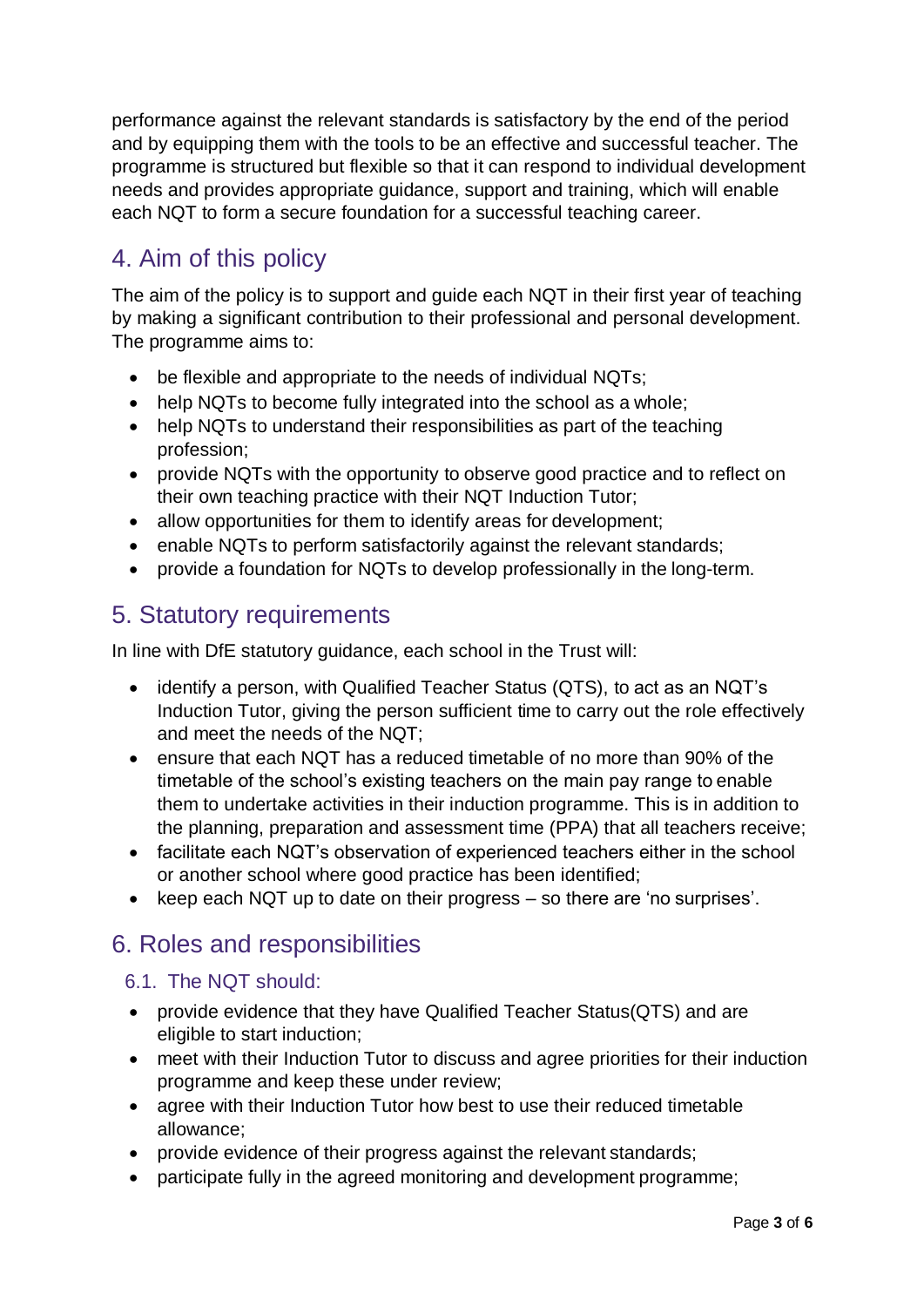- raise any concerns with their Induction Tutor as soon as practicable;
- consult their Appropriate Body named contact at an early stage if there are or may be difficulties in resolving issues with their tutor/within the institution;
- keep track of and participate effectively in the scheduled classroom observations, progress reviews and formal assessment meetings;
- agree with their Induction Tutor the start and end dates of the induction period and the dates of any absences from work; and
- retain copies of all assessment forms.

#### <span id="page-3-0"></span>6.2. The Induction Tutor should:

- provide, or coordinate, guidance and effective support including coaching and mentoring for the NQT's professional development (with the Appropriate Body where necessary);
- carry out regular progress reviews throughout the induction period;
- undertake three formal assessment meetings during the total induction period coordinating input from other colleagues as appropriate (normally one per term, or pro rata for part-time staff);
- inform the NQT during the assessment meeting of the judgements to be recorded in the formal assessment record and invite the NQT to add their comments;
- ensure that the NQT's teaching is observed and feedback provided;
- ensure NQTs are aware of how, both within and outside the institution, they can raise any concerns about their induction programme or their personal progress; and
- take prompt, appropriate action if an NQT appears to be having difficulties.

#### <span id="page-3-1"></span>6.3. The Headteacher:

The Headteacher is, along with the Trust's Director of Learning and the Appropriate Body, jointly responsible for the monitoring, support and assessment of the NQT during induction, and should:

- check that the NOT has been awarded QTS:
- clarify whether the teacher needs to serve an induction period or is exempt;
- agree, in advance of the NQT starting the induction programme which Body will act as the Appropriate Body;
- notify the Appropriate Body when an NQT is taking up a post in which they will be undertaking induction;
- meet the requirements of a suitable post for induction as defined by the DfE statutory quidance [Induction for newly qualified](https://www.gov.uk/government/publications/induction-for-newly-qualified-teachers-nqts) teachers;
- ensure the Induction Tutor is appropriately trained and has sufficient time to carry out their role effectively;
- ensure an appropriate and personalised induction programme is in place;
- ensure the NQT's progress is reviewed regularly, including through observations and feedback of their teaching;
- ensure that termly assessments are carried out and reports completed and sent to the Appropriate Body;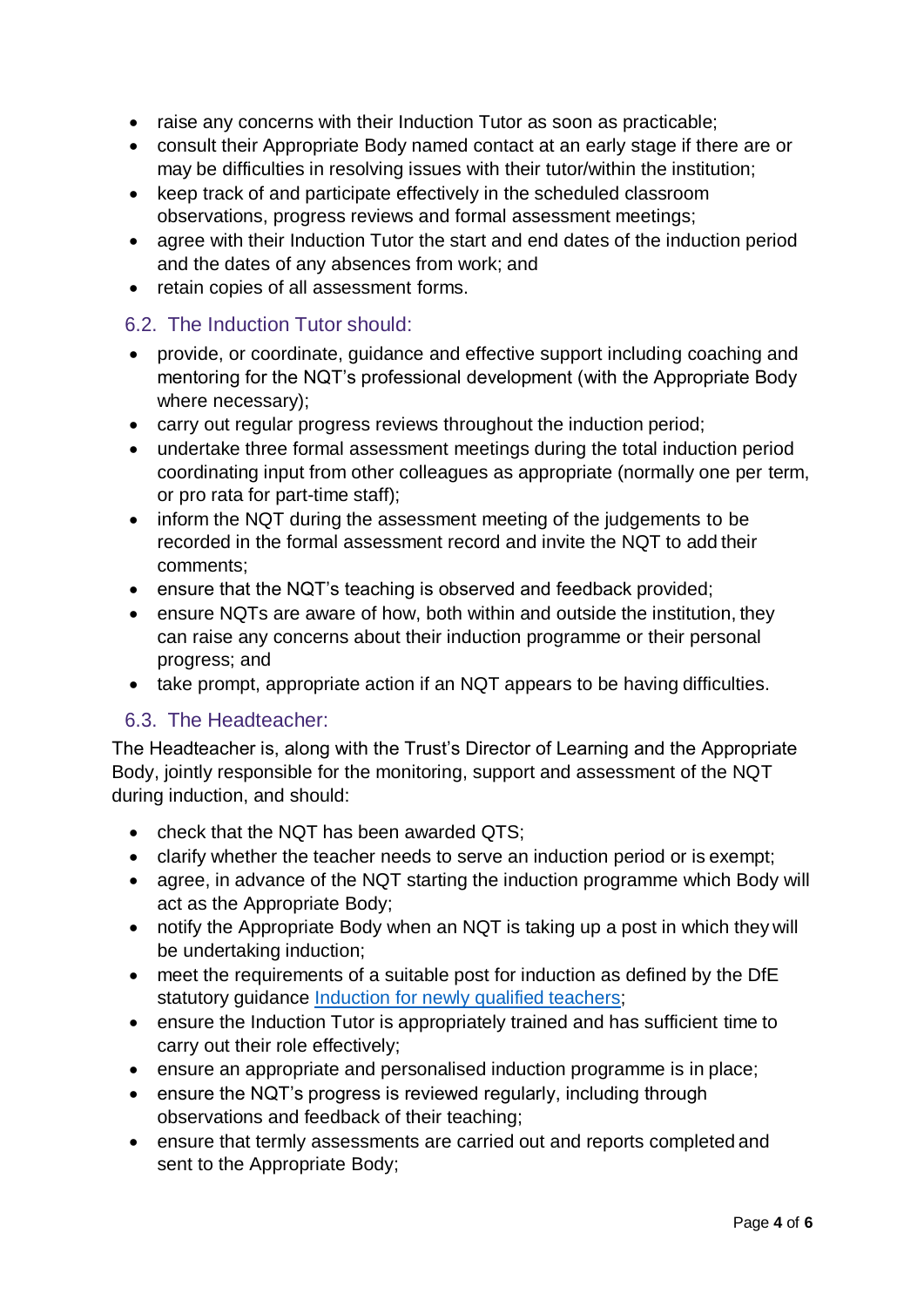- maintain and retain accurate records of employment that will count towards the induction period;
- make the Local Governing Body aware of the arrangements that have been put in place to support NQTs serving induction;
- make a recommendation to the Appropriate Body on whether the NQT's performance against the relevant standards is satisfactory or requires an extension;
- participate appropriately in the Appropriate Body's quality assurance procedures; and
- retain all relevant documentation, evidence and forms on file for six years.

There may also be circumstances where the Headteacher should:

- obtain interim assessments from the NQT's previous post;
- act early, alerting the Appropriate Body when necessary, in cases where an NQT may be at risk of not completing induction satisfactorily;
- ensure third-party observation of an NQT who may be at risk of not performing satisfactorily against the relevant standards;
- notify the Appropriate Body as soon as absences total 30 days or more;
- periodically inform the Local Governing Body about the school's induction arrangements;
- advise and agree with the Appropriate Body in exceptional cases where it may be appropriate to reduce the length of the induction period or deem that it has been satisfactorily completed;
- provide interim assessment reports for staff moving in between formal assessment periods; and
- notify the Appropriate Body when an NQT serving induction leaves the institution.

#### <span id="page-4-0"></span>6.4. The Local Governing Body should:

- ensure compliance with the Statutory Guidance for NQT Induction;
- be satisfied that the institution has the capacity to support the NQT;
- ensure the Headteacher is fulfilling their responsibility to meet the requirements of a suitable post for induction;
- investigate concerns raised by an individual NQT as part of the school's agreed staff grievance procedures;
- seek guidance from the Appropriate Body, in consultation with the Trust's Director of Learning, on the quality of the school's induction arrangements and the roles and responsibilities of staff involved in the process; and
- request general reports on the progress of an NQT.

#### <span id="page-4-1"></span>6.5. The Central Team of the Trust should:

- at, or close to, the start of an induction period for a new NQT, provide the NQT with a welcome session covering the composition of the Trust, its purpose and operation;
- at appropriate points during the induction period, run a further four sessions as an NQT network group focusing on areas of development;